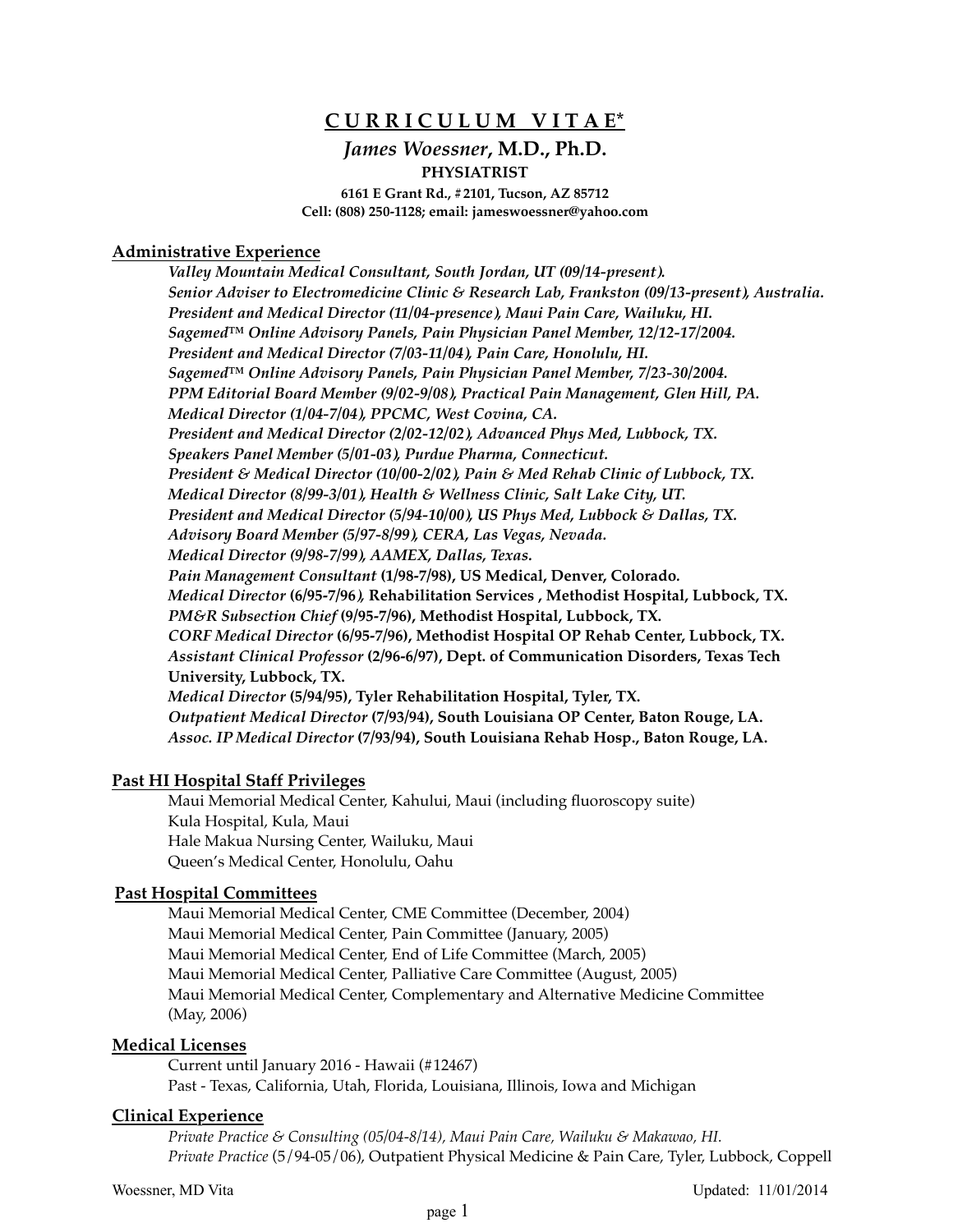and Dallas, Texas, Salt Lake City, Honolulu and West Covina, California.

*Texas Rehabilitation Commission Disability Evaluating Physician in Orthopedics and Neurology*  (12/98-12/02), Dallas and Lubbock, Texas.

*Designated Doctor for the Texas Workman's Compensation Commission*, Lubbock County (7/98-12/02), and Tarrant County (12/98-10/00)

*Private Practice* (5/94-7/96), Inpatient Rehabilitation, Tyler and Lubbock, Texas.

*Member* (7/93-4/94), Inpatient & Outpatient Rehabilitation, The NeuroMedical Center (multispecialty group practice), Baton Rouge, Louisiana.

*Physiatry* Residency (3 years; 6/90-6/93), Schwab Rehabilitation Center, Chicago, Illinois *Neurology* Residency (2 years; 6/87-12/87; 1/88-5/89), Univ of Iowa Hospital, Iowa City, Iowa. *Internal Medicine* Internship (1 year; 1/88-12/88), Southwest Michigan Area Medical Education Center, Kalamazoo, Michigan.

# **PreMedicine Papers/Publications/Abstracts/Proposals/etc.**

15 journal articles, reports and manuscripts, 3 abstracts, 2 media presentations, 15 Japanese and Chinese translations & 6 research proposals (3 funded)

## **Education**

- *> Bachelor of Science* in Agriculture, Cornell University, Ithaca, New York (12/71)
- *> Master of Arts* in Biology, University of California, Santa Barbara (3/78)
- *> Doctor of Philosophy* in Mariculture (Interdisciplinary Bio & Econ) (6/81)
- *> Doctor of Medicine*, Ph.D. to M.D. Program, University of Miami, Florida (6/87)
- *> Certification in Medical Management,* University of Texas, SW & Dallas (5/00)
- *> Hundreds of hours of CME over last 10 years; Integrative Med Examples*

*Treatment and Alternate Approaches to Treatment of Back Pain (1998) American Holistic Medicine (2009) Medscape online Mainstream CME - 7.5 units New York Acedemy of Science ICAET Annual Meeting x 2 BDORT workshops, NYC - 100 CME units Imosaic, Minneaspolis (2011) American Academy of Ozone Therapy Dallas (2012)*

*> Integrative and CAM Medicine Training*

*ART I, II, & III, Mental Fields, Neural Therapy with Dr. Dietrich Klinghardt Dr. Upledger's Cranial Sacral Beginning and Intermediate & Lymphatic Massage Prolozone with Dr. Frank Shallenberger ACAM IV Nutritional and Chelation Therapies*

> Building Biology

211 Indoor Air Quality (2009)

212 Electrosmog (2010)

213 Natural Building (2009)

- Building Biology Annual Conference (2011)
- > Permaculture training

Cornell University - 80 farming experience units Regenerative Institute (2009) - 80 hours practical training

## **Medical Presentations**

**"Early Rehabilitation Intervention." 1995. Kiplinger Education Center. Lubbock, TX. "Pulmonary Rehabilitation." 1995. Texas Tech Health Sciences. Lubbock, TX. "Electroceutical Bioethics." 1996. CERA Annual Meeting. Las Vegas. "Electric Nerve Blocks." 1997. CERA Presentation to TransAmerica, Los Angeles.**

**"The Psychophysiological Approach to Detect Malingering and Pathology in Disability Evaluations." 1998. AFCE/APA Annual Meeting. Naples, Florida.**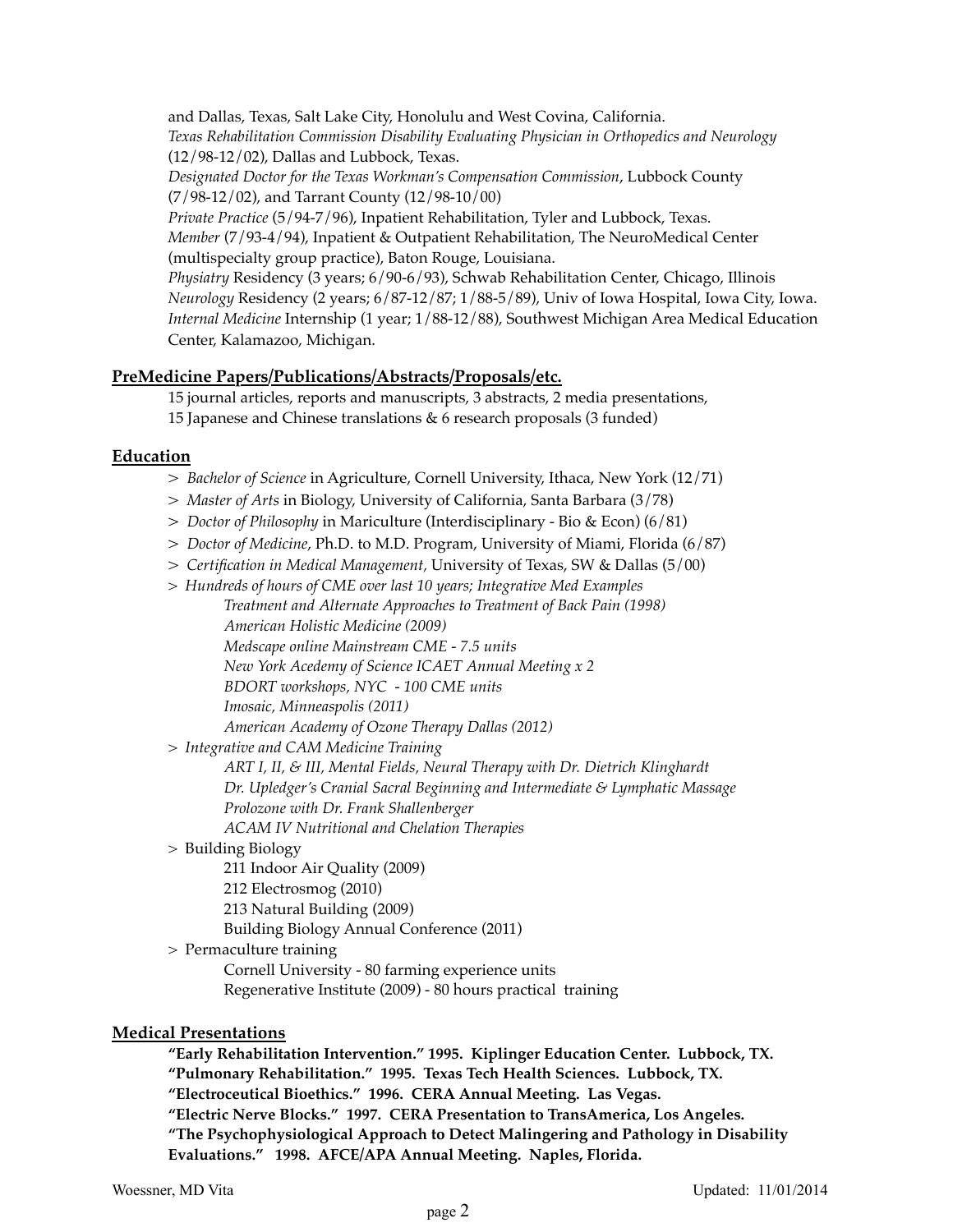**"Conservative Care of CRPS." 2000. NFIPC Annual Meeting, Houston. "The Validity of Electric Nerve Blocks." 2001, AAPM Annual Meeting, Arlington, Virginia. "The Clinical Role of QST." 2001. The Institute of Rehabilitation, Montreal, Canada. "It's in the Tissue Planes, Baby!" 2001. TAMTPT lecture, Pittsburgh. "Physical Medicine Legal Highlights." 2002. Lubbock Trial Lawyers, Lubbock, Texas. "Whispering Among Brain Cells." 2002. NAMT Annual Meeting, Las Vegas. "Pain Classification." 2003. AAPM Annual Meeting, Denver, Colorado. "Comprehensive Pain Care." 2004. CME Conference, Castle Medical Center, Kailua, HI. "Electric Nerve Blocks." 2004 AAPM Annual Meeting, San Antonio, Texas. "The Importance of Small Nerve Fibers." 2004 AAPM Annual Meeting, San Antonio, TX. "The Sympathetic Nervous System in Western and Eastern Medicine: Microcirculation Does**  Make a Difference." 22<sup>nd</sup> International College of Acupuncture & Electro-therapeutics, **November 7, 2006. Columbia University, NYC, New York.**

# **Medical Publications (Awards)**

- Woessner, JW. 2002. Blocking Out The Pain. Practical Pain Management. Mar/Apr pp 19-25 (selected for *AnalgesiaFile* by the Dannemiller Memorial Educational Foundation).
- Woessner, JW. 2002. A Conceptual Model of Pain. Practical Pain Management. Sept/Oct pp 8-17.
- Woessner, JW. 2002. A Conceptual Model of Pain: Measurement and Diagnosis. Practical Pain Management. Nov/Dec pp 27-35 (selected for *AnalgesiaFile* by the Dannemiller Memorial Educational Foundation).
- Woessner, JW. 2003. A Conceptual Model of Pain: Treatment. Practical Pain Management. Jan/ Feb pp 26-36.
- Woessner, JW. 2003. Continuing Education Excellence Award. AAPM Annual Clinical Meeting. September 6, 2003.
- Woessner, JW. 2003. Referred Pain vs. Origin of Pain Pathology. Practical Pain Management. Nov/Dec pp 8-19 (selected for *AnalgesiaFile* by the Dannemiller Memorial Educational Foundation).
- Woessner, JW. 2004. Continuing Education Excellence Award. AAPM Annual Clinical Meeting. September 11, 2004.
- Woessner, JW. 2005. Overview of Pain: Classification and Concepts. Weiner's Pain Management: A Practical Guide for Clinicians. 7<sup>th</sup> Edition.
- Woessner, JW. 2005. Electric Nerve Blocks (ENBs). Weiner's Pain Management: A Practical Guide for Clinicians.  $7<sup>th</sup>$  Edition.
- Woessner, JW. 2005. Referred Pain for IME Physicians. ABIME Newsletter. July. (submitted).
- Woessner, JW. 2006. My Current Clinical Concepts Concerning Pain: 10 or so Pearls. Superspine<sup>TM</sup>, Inc. Poway, CA. May 6. CD of that presentation distributed.
- Malter R, Woessner J, Loader A, Tyrrell H. 'Extended NonInvasive Picoampere Direct Current Stimulation of Acupuncture Point Selected by BDORT Eliminates Viral Infections in the Connected Organ'. 25th International Symposium on Acupuncture & ElectroTherapeutics, NY, USA, 2009.
- Malter R, Woessner J, Tyrrell H, Loader A. Complete Reversal of Stage IV Squamous Cell Carcinoma. JSHO, Vol. 3, No.10, Jan. 2011.
- Malter R, Woessner J, Loader A. Extended Ultra-Low DC Via Acupuncture Point Normalizes Hepatic Neoplasms. JSHO, July. 2012
- Malter R, Woessner J, Loader A. Developments at BDORT Electromedicine Clinic Australia. 28th International Symposium on Acupuncture & ElectroTherapeutics, NY, USA, 2012.
- Malter R, Woessner J. Measurable Subtle Energetics in Research and Treatment Application and Outcome: Need for a Multi-Category [Neoplastic Process] Causal and Resultant Factor Model. 29th International Symposium on Acupuncture & ElectroTherapeutics, NY, USA, 2013.